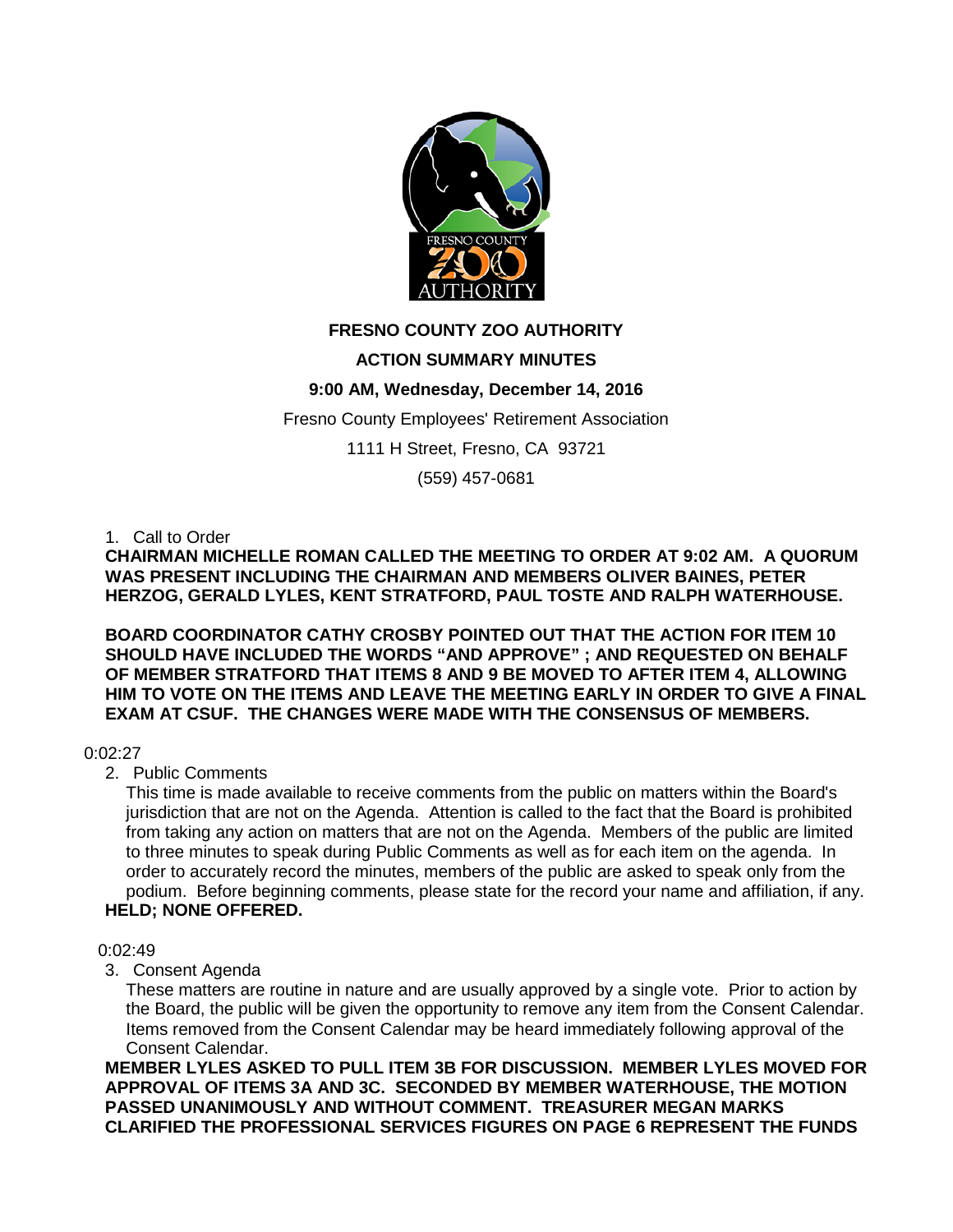## **REMAINING IN THE BUDGET. MEMBER LYLES THEN MOVED FOR APPROVAL OF ITEM 3B. SECONDED BY MEMBER HERZOG, THE MOTION PASSED UNANIMOUSLY.**

- a. Review and approve minutes of October 26, 2016
- b. Review and approve payment of County of Fresno invoice for Professional and Specialized Services in the amount of \$27,581.18 for September and October 2016
- c. Receive Treasurer's Report for October 2016

#### $0.05:12$

4. Receive Fresno County Zoo Authority 2015-16 audited financial statements and independent auditor's report from Brown Armstrong Accountancy Corporation **RECEIVED; MAI XIONG OF BROWN ARMSTRONG PRESENTED THE REPORT WHICH WAS AN UNMODIFIED "CLEAN" OPINION, WITH NO INTERNAL ISSUES FOUND.** 

# 0:06:55 **AT THIS TIME ITEM 8 WAS HEARD.**

## $0.46.45$

5. Receive Fresno Chaffee Zoo Director's report

**RECEIVED; DIRECTOR BARTON REPORTED ON AN OUTSTANDING YEAR, WITH PRAISES FROM AROUND THE COUNTY AND THE WORLD, AND EXPECTING TO HAVE ABOUT 950,000 GUESTS IN 2016. RECENT BIRTHS INCLUDE A LION AND KUDU, A GROWING EDUCATION PROGRAM, FUTURE REQUESTS FOR SEVERAL FUTURE EXHIBITS WARTHOG; AFRICAN RIVER (HIPPOS AND CROCODILES), ASIA (MALAYAN TIGER AND SLOTH BEAR); ANIMAL NUTRITION CENTER; ZOO LIGHTS GOING ON NOW AND HAS STRONG ATTENDANCE. IN RESPONSE TO MEMBER LYLES QUESTION, MR. BARTON REPORTED THAT HE WILL BRING THE LONG-TERM CONCEPTUAL MASTER PLAN, INCLUDING FUTURE ENTRANCE AND PARKING, AND MORE DETAILED PLANS ON SPECIFIC PROJECTS TO A MEETING IN THE NEAR FUTURE.**

# **AT 9:50, MEMBER STRATFORD LEFT THE MEETING**

0:53:05

6. Receive report from Fresno Chaffee Zoo Education Curator and General Curator on in-house conservation projects

**RECEIVED; EDUCATION CURATOR AND CO-CHAIR OF THE CONSERVATION COMMITTEE SANDRA PITTS DISCUSSED THE PROJECTS INCLUDING LOCAL, STATE AND AFRICAN SPECIES, AND OTHERS AROUND THE WORD THAT ARE SUPPORTED BY CONSERVATION FUNDS FROM THE ZOO'S OPERATIONS BUDGET, DONATIONS AND VISITOR PURCHASES. THE COMMITTEE CONSIDERS THE OUTCOMES OF THE PROJECTS WHEN DETERMINING THOSE TO SUPPORT. EDUCATIONAL SIGNS POSTED ALONG ZOO PATHWAYS HIGHLIGHT CONSERVATION. THE ASSOCIATION OF ZOOS AND AQUARIUMS RECOMMENDS THEIR MEMBERS CONTRIBUTE 3% OF THEIR BUDGETS TO CONSERVATION EFFORTS. CURRENTLY, FRESNO CHAFFEE ZOO CONTRIBUTES 1.5% AND THE ZOO'S SUCCESS IS HELPING THEIR GOAL OF INCREASING THAT TO 3%.** 

1:03:14

7. Receive Fresno's Chaffee Zoo Corporation Chief Financial Officer's report for October 2016 **RECEIVED; BRIAN GOLDMAN REPORTED THAT BETWEEN OCTOBER 1, 2015 AND SEPTEMBER 30, 2016, THE ZOO HAD 1,020,000 VISITORS, AND EXPECT 950-960,000 FOR 2016,**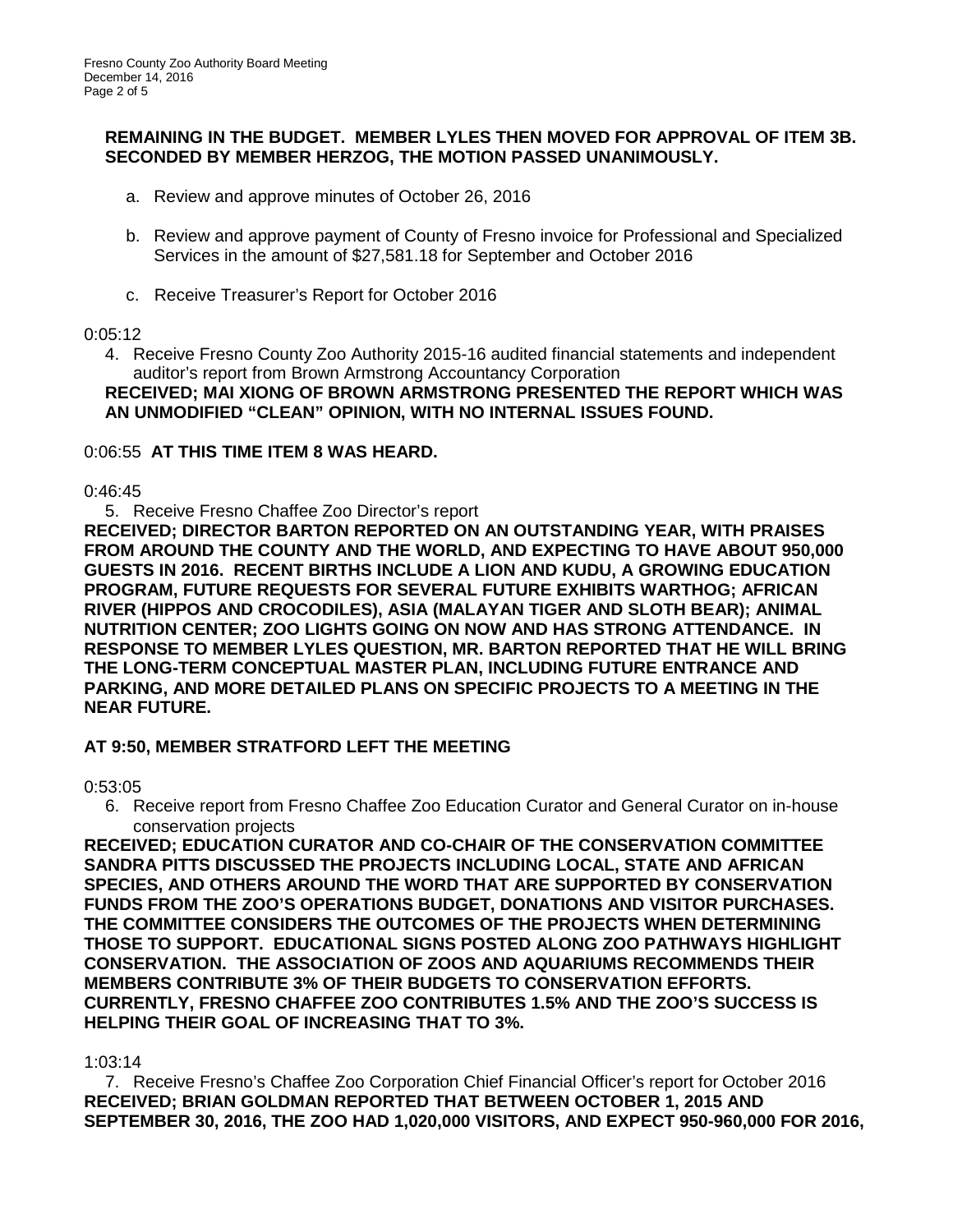**MORE THAN TRIPLE THE ATTENDANCE OF 2006. OTHER IMPRESSIVE YEAR-TO-DATE FIGURES EXCEEDING BUDGETED FIGURES INCLUDED SELF-GENERATED REVENUE UP BY 48%, ATTENDANCE 28%; GIRAFFE FEEDING 113%; GROUP EVENT/FACILITY RENTAL 164%, AND CONCESSIONS 73%, WHILE EXPENSES ARE UNDER BUDGET. 1:06:55 PUBLIC COMMENT: ALBIE SANCHEZ, A RESIDENT OF DELNO AVE. IN THE ROEDING PARK NEIGHBORHOOD ASKED ABOUT PUBLIC OUTREACH AND PRIVATE EVENTS. DIRECTOR BARTON MENTIONED THE NUMEROUS SPECIAL EVENTS HELD, INCLUDING WEDDINGS, PROMS, CORPORATE EVENTS, PICNICS AND EVEN SMALL LUNCHES. ALISHA ANDERSON, CHIEF MARKETING AND DEVELOPMENT OFFICER SAID THIS YEAR TO DATE, THERE HAD BEEN 62 PRIVATE EVENTS AND 157 BIRTHDAY PARTIES, IN ADDITION TO FUND-RAISING EVENTS. IN RESPONSE TO THE CHAIRMAN'S QUESTION REGARDING THE DROP IN REVENUE AND ATTENDANCE AT STINGRAY BAY, MR. GOLDMAN SUGGESTED THAT THE NEWNESS OF AFRICAN ADVENTURE WAS DIVERTING ATTENTION AND DOLLARS.**

# 1:10:33 **AT THIS TIME AGENDA ITEM 10 WAS HEARD**.

## 0:07:26

8. Receive report on African Design & African Adventure Projects total budgeted funds vs. total actual payments to the Zoo Corporation

**RECEIVED; TREASURER MEGAN MARKS PRESENTED THE REPORT AND CONFIRMED THAT ONLY WHAT HAD BEEN BUDGETED HAD BEEN SPENT BY THE ZOO CORP. MEMBER HERZOG MENTIONED THAT THE PAYMENTS WERE NOT NECESSARILY WHAT THE PROJECT ACTUALLY COST. ZOO DIRECTOR BARTON EXPLAINED THAT CONTINGENCY FUNDS ARE USED WHEN UNEXPECTED PROBLEMS OCCUR OR UNPLANNED IMPROVEMENTS BECOME POSSIBLE. MENTIONING THE EXAMPLE OF THE ADDED WINDOW IN THE CHEETAH EXHIBIT, MR. BARTON STATED THAT THE ASSUMPTION HAD BEEN THAT MEASURE Z FUNDS HAD BEEN LIMITED TO THE ORIGINAL REQUESTED AMOUNT AND WERE NEVER EXCEEDED, BUT THEY WOULD CONSIDER REQUESTING ADDITIONAL FUNDS IF NEEDED ON FUTURE PROJECTS. MR. BARTON MENTIONED THAT MEASURE Z FUNDED 99% OF THE PROJECT AND SOME DONATIONS WERE RECEIVED AND USED FOR SCULPTURES OR FUTURE MAINTENANCE. CHIEF FINANCIAL OFFICER BRIAN GOLDMAN ADDED THAT ABOUT \$1.5M WAS SPENT ON SEA LION COVE IN ADDITION TO MEASURE Z FUNDS. AFTER MEMBER LYLES SUMMARIZED THE REPORT AND MEMBER COMMENTS, DISCUSSION WAS CONCLUDED.**

0:18:48

9. Receive Certification of Completion for the African Adventure construction project from the Fresno Chaffee Zoo Corporation, and approve release of \$2,164,870 retention funds held in escrow.

**RECEIVED; MS CROSBY INTRODUCED THE ITEM. REFERRING TO THE PORTICO LETTER (ATTACHMENT A.2), MEMBER TOSTE ASKED IF ALL ISSUES HAD BEEN SETTLED WITH HARRIS CONSTRUCTION. MR. BARTON STATED THAT THE REFERENCE WAS TO WARRANTY ISSUES.** 

**0:23:21 THERE BEING NO FURTHER DISCUSSION, THE CHAIRMAN CALLED FOR A VOTE. A MOTION TO APPROVE THE RELEASE OF RETENTION WAS MADE BY MEMBER LYLES. SECONDED BY MEMBER WATERHOUSE, THE VOTE WAS UNANIMOUS. DISCUSSION CONTINUED REGARDING THE RELEASE OF RETENTION, THE AGREEMENT REACHED BETWEEN HARRIS CONSTRUCTION AND THE ZOO CORP, AND DOCUMENTATION THAT SUBCONTRACTORS HAD BEEN PAID. ZOO AUTHORITY COUNSEL JANE SMITH, TREASURER MARKS AND MR. GOLDMAN CLARIFIED THAT THE RETENTION FUNDS WERE PAID OUT AS**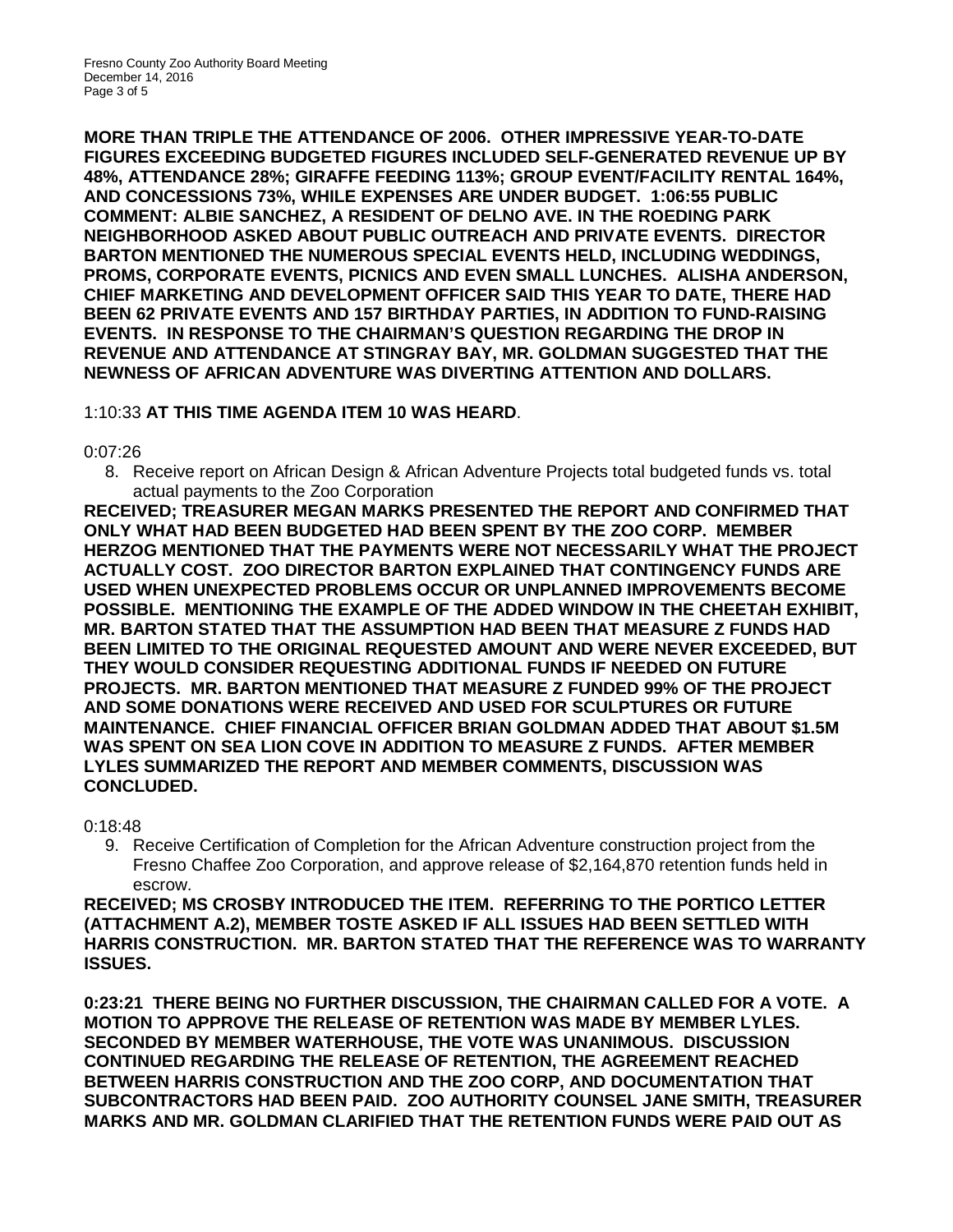**CLAIMS WERE SUBMITTED, HELD IN AN ACCOUNT BY THE ZOO CORP, AND WILL BE RELEASED BY THE ZOO CORP TO HARRIS CONSTRUCTION FOR PAYMENT TO HARRIS SUB-CONTRACTORS. IN RESPONSE TO MEMBER LYLES QUESTION, MR. GOLDMAN STATED HE WOULD REQUEST THAT THEIR PROJECT MANAGER OBTAIN A DOCUMENT FROM HARRIS STATING THAT THE SUBCONTRACTORS HAD BEEN PAID. DISCUSSION CONTINUED AND MEMBER TOSTE STATED HE HAD, IN FACT, ABSTAINED FROM VOTING.** 

**0:45:00 AT COUNSEL JANE SMITH'S SUGGESTION, THE CHAIRMAN CALLED FOR A ROLL CALL VOTE TO CLARIFY HOW MEMBERS HAD VOTED EARLIER. ROLL CALL WAS AS FOLLOWS: HERZOG, YEA; LYLES, YEA; ROMAN, YEA; STRATFORD, YEA; BAINES, YEA; TOSTE, ABSTAIN; WATERHOUSE, YEA; MOTION PASSED.**

# **AT THIS TIME AGENDA ITEM 5 WAS HEARD.**

1:10:32

10. Receive final draft of Fiscal Year 2015-16 annual report and provide direction to staff **MS CROSBY PRESENTED THE FINAL DRAFT, ASKED FOR COMMENTS OR CORRECTIONS, AND PROVIDED AN ESTIMATE OF THE COST AND DATE FOR ITS RECEIPT BY THE BOARD OF SUPERVISORS. MEMBER WATERHOUSE MOVED FOR APPROVAL. SECONDED BY MEMBER HERZOG, THE MOTION WAS UNANIMOUS.**

## 1:13:40

11. Receive staff reports

**RECEIVED; MS CROSBY REPORTED ON THE PROGRESS OF THE CONSTRUCTION OF THE NEW RETIREMENT OFFICES, MENTIONING THAT A LETTER TO THE RETIREMENT ADMINISTRATOR HAD BEEN PREPARED FOR THE CHAIRMAN'S SIGNATURE ASKING THAT THE ZOO AUTHORITY BOARD MIGHT CONTINUE TO MEET AT THEIR NEW LOCATION. THE BOARD OF SUPERVISORS CHAMBERS HAS ALSO BEEN RESERVED, IF NEEDED.**

**MS. CROSBY ALSO RECOGNIZED OUTGOING TREASURER JEFFREY BLANKS FOR HIS YEARS OF SERVICE WITH A CERTIFICATE THAT WAS ACCEPTED ON HIS BEHALF BY TREASURER MEGAN MARKS.** 

# **MS. MARKS INTRODUCED NEW ACCOUNTANT APAO XIONG.**

1:17:44

- 12. Board Meetings
	- a. Adopt 2017 meeting calendar
	- b. Approve first meeting date of 2017. Dates include:

Wednesday, January 25, 2017

Wednesday, February 22, 2017

#### **AFTER A BRIEF REVIEW AND DISCUSSION, A MOTION WAS MADE BY THE MEMBER LYLES TO ADOPT THE CALENDAR. SECONDED BY MEMBER TOSTE, THE VOTE WAS UNANIMOUS.**

1:19 55

13. Chair's comments

**CHAIRMAN ROMAN THANKED OUTGOING MEMBER MAYOR ASHLEY SWEARENGIN FOR HER EIGHT YEARS OF SERVICE TO THE BOARD. MS. CROSBY MENTIONED A RECOGNITION PLAQUE COULD BE PREPARED FOR PRESENTATION AT THE NEXT MEETING. MEMBER BAINES POINTED OUT THAT MEMBER SWEARENGIN WOULD BE OUT OF OFFICE BY THAT TIME, AND OFFERED TO PRESENT IT TO HER AT HER LAST CITY COUNCIL MEETING ON**